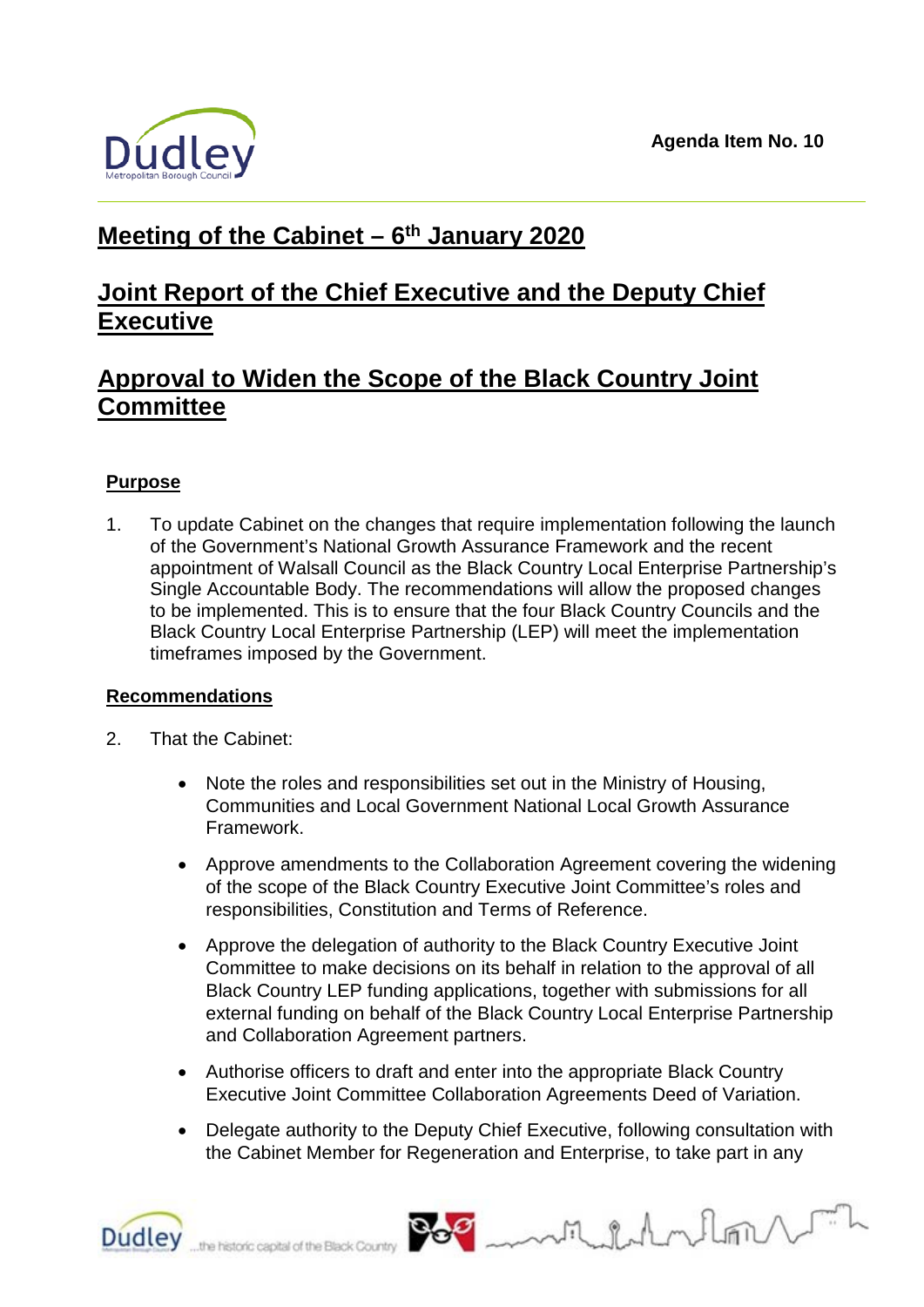negotiations and to make any minor amendments prior to its sealing as a Deed.

• Note that Cabinet will receive a further report in due course in relation to the governance of the Enterprise Zones as set out in paragraph 14.

#### **Background**

- 3. Black Country Councils were asked during 2013 to consider and approve the formation of the Black Country Executive Joint Committee, subsequently granting it the functions and powers to administer the City Deal and Growth Deal programmes. Dudley's Cabinet approved these arrangements on the 20<sup>th</sup> March 2013.
- 4. These roles, functions and powers, together with how the four Black Country Councils and the Black Country Consortium (the five partners) will work together were captured in the City Deal and Growth Deal Collaboration Agreement, signed and sealed on the 7 May 2014. This included an acceptance of delegated authority from each of the Council's Cabinets for the Black Country Executive Joint Committee to act as the decision making body for these identified programmes.
- 5. Further amendments to the Collaboration Agreement were approved by the Black Country Council Cabinets and the Black Country Executive Joint Committee on the 7<sup>th</sup> September 2016. This effectively widened the scope of the Black Country Executive Joint Committee to include decisions in relation to funding applications into and funding received from the West Midlands Combined Authority (WMCA), for example the Land and Property Investment Fund (LPIF).
- 6. The Ministry of Housing, Communities and Local Government (MHCLG) released its National Local Growth Assurance Framework in January 2019. This document is available on the [Committee Management Information System.](http://cmis.dudley.gov.uk/cmis5/Meetings/tabid/116/ctl/ViewMeetingPublic/mid/543/Meeting/6056/Committee/468/SelectedTab/Documents/Default.aspx) This sets out the key roles and responsibilities expected from all Local Enterprise Partnerships (LEPs), including the introduction of a requirement that all Local Enterprise Partnerships must have a single Accountable Body in place by the 28<sup>th</sup> February 2020.
- 7. In response to these requirements, the Black Country Local Enterprise Partnerships (22 October 2018) and the Black Country Executive Joint Committee (23 January 2019) both confirmed acceptance of Walsall Council as the 'single Accountable Body for all funds secured by the Local Enterprise Partnership'. With the Black Country Executive Joint Committee also tasking the Single Accountable Body to co-ordinate the work required to put into place the appropriate Collaboration Agreements.



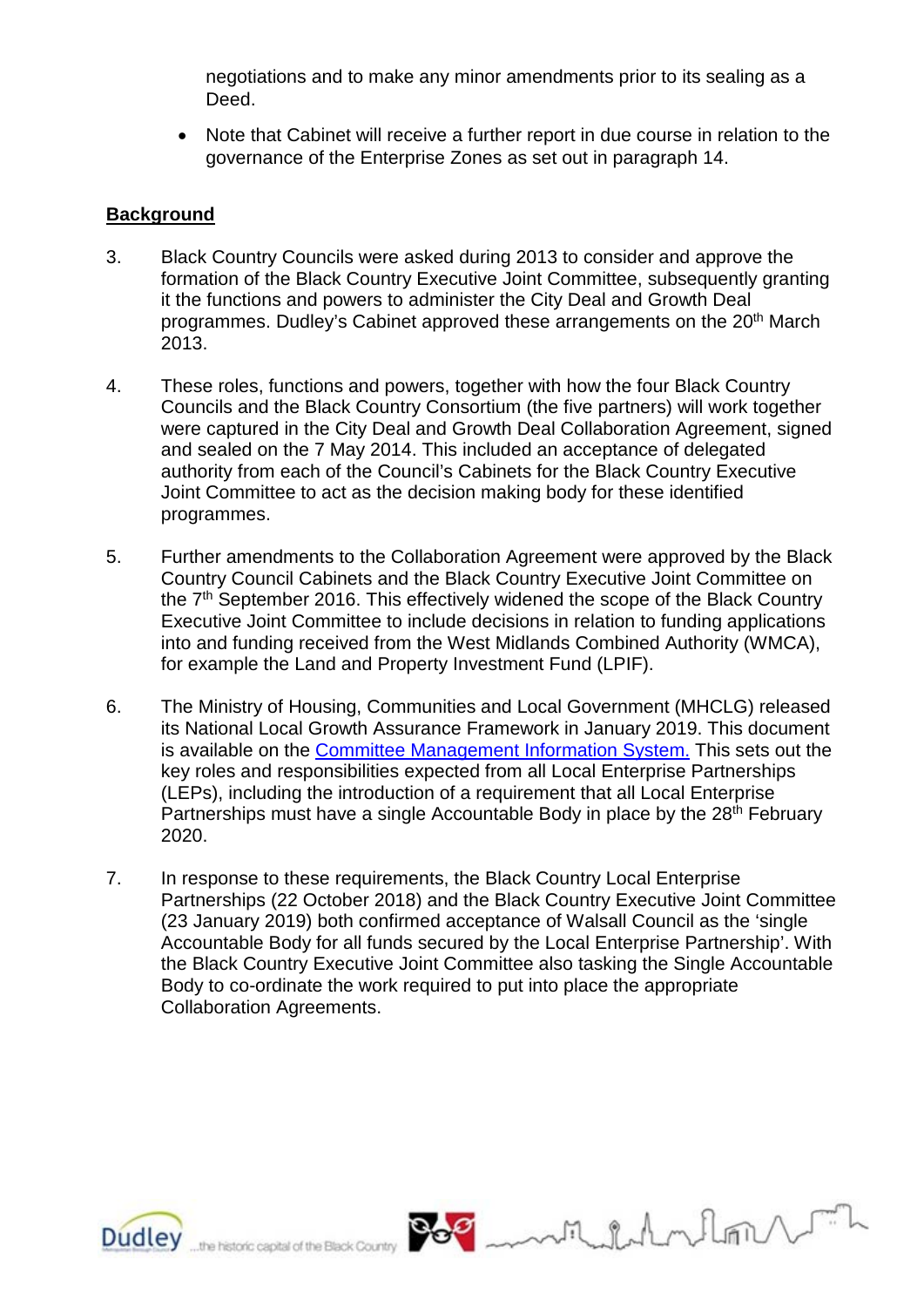- 8. This work has now started with a review led by Walsall Council of the existing Collaboration Agreement with the engagement and support of all signatory partners. This report asks Dudley's Cabinet to accept proposed amendments. Effectively widening the remit of the authority as delegated to the Black Country Executive Joint Committee by the four Cabinets of the Black Country Councils and if agreed, implemented as before through an appropriate Deed of Variation.
- 9. The Black Country Collaboration Agreement, including all proposed amendments and changes is available on the [Committee Management Information System.](http://cmis.dudley.gov.uk/cmis5/Meetings/tabid/116/ctl/ViewMeetingPublic/mid/543/Meeting/6056/Committee/468/SelectedTab/Documents/Default.aspx) New amendments include that where the Single Accountable Body considers appropriate, it may require from the lead authority , letter signed by the Section 151 Officer and the Chief Executive confirming their understanding of the situation.
- 10. These changes will widen the scope of the Black Country Executive Joint Committee's work beyond its current remit to include all Black Country Local Enterprise Partnership funding either secured or awarded by Government. This includes for example: Growing Places and Enterprise Zone funding, together with any future funding or funding programmes approved, such as the Shared Prosperity Fund.
- 11. Should there be any further minor amendments required as a result of negotiations following approval by Cabinet, delegation is requested for the Deputy Chief Executive following consultation with the Cabinet Member for Regeneration and Enterprise, to take part in any negotiations and to make any minor amendments prior to its sealing as a Deed.
- 12. Approving the widening of the scope of the Joint Committee's role will assist Walsall Council in delivering its role as Single Accountable Body. This approach will allow the current governance arrangements administered by and through the Joint Committee to accept/receive funding directly allocated or approved by Government, and then for it to be administered through the appropriate appointed arrangements.
- 13. The National Assurance Framework requires that: 'The Local Assurance Framework should outline the agreement between the Accountable Body and the LEP, setting out agreed timescales and operating practices. It should detail the checks and balances that exist between the LEP, as the decision maker, and the Accountable Body.' Officers from the BCLEP and the single Accountable Body will now work together to draft and include these details within the Black Country Local Assurance Framework, with these and any future amendments requiring all partners Section 151 Officers approval, prior to consideration by the LEP Board and the Black Country Executive Joint Committee (BCJC) for their approval.



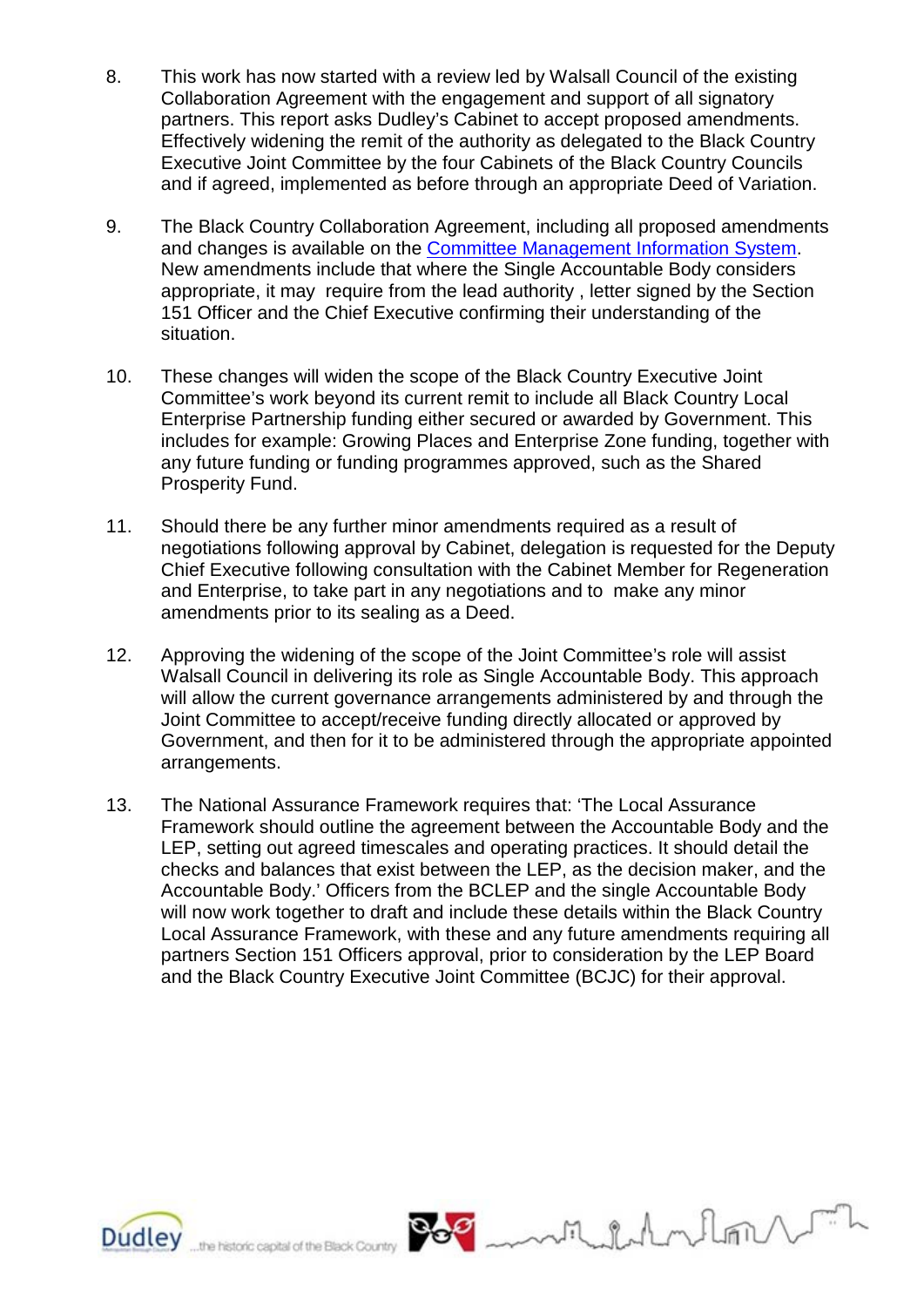- 14. It is intended that the governance of the Black Country Enterprise Zone (BCEZ) will fall under the scope of the Black Country Assurance Framework. However, BCEZ funding is unique due to the nature of the funding mechanism and the Memoranda of Understanding already agreed in relation to existing Enterprise Zones, so further consideration is required. A paper setting out these additional governance principles is being prepared. Once approved by the BCLEP and supported by each of the Local Authorities, the principles will be included as an addendum to the Collaboration Agreement, with the intention being that individual funding agreements on a site by site basis will not be required. A further report will be brought to Cabinet in order to seek approval to this addendum.
- 15. The Black Country Executive Joint Committee will be the body responsible for approving all expenditure associated with the Black Country Growth Deal and City Deal Programmes, West Midland Combined Authority and the funds directly allocated by Government and/or secured by the Black Country Local Enterprise Partnership. This will follow the governance arrangements as set out within the National and Local Assurance Frameworks, following individual project assessments and spend recommendations by the Black Country Local Enterprise Partnership.
- 16. The parties to this agreement have and continue to use the governance and operational arrangements as set out within the Collaboration Agreement to successfully deliver these programmes.

Council Plan and Borough Vision

17. The role of the Black Country Joint Committee in overseeing and approving expenditure devolved to the Black Country Local Partnerships will support the delivery of the Council's 2030 Vision through the awarding of funding for new residential, commercial, leisure, transport and education facilities, creating vibrant towns and communities to live and work for all our residents.

#### **Finance**

18. There are no direct financial implications associated with this report.

#### **Law**

- 19. Under the Local Government Act 1972 and Local Government Act 2000 as amended by the Localism Act 2012 and regulations issued by the Secretary of State the Council's Executive has the power to setup a Joint Executive Committee.
- 20. An Executive Joint Committee is effectively an extension of Cabinet, making decisions on behalf of Cabinet where it has delegated Authority to do so. Delegation does not prevent Cabinet from choosing to excise the powers instead of the Joint Committee nor withdrawing at any time the delegation per a specific matter or item or in its entirety.

withdrehm